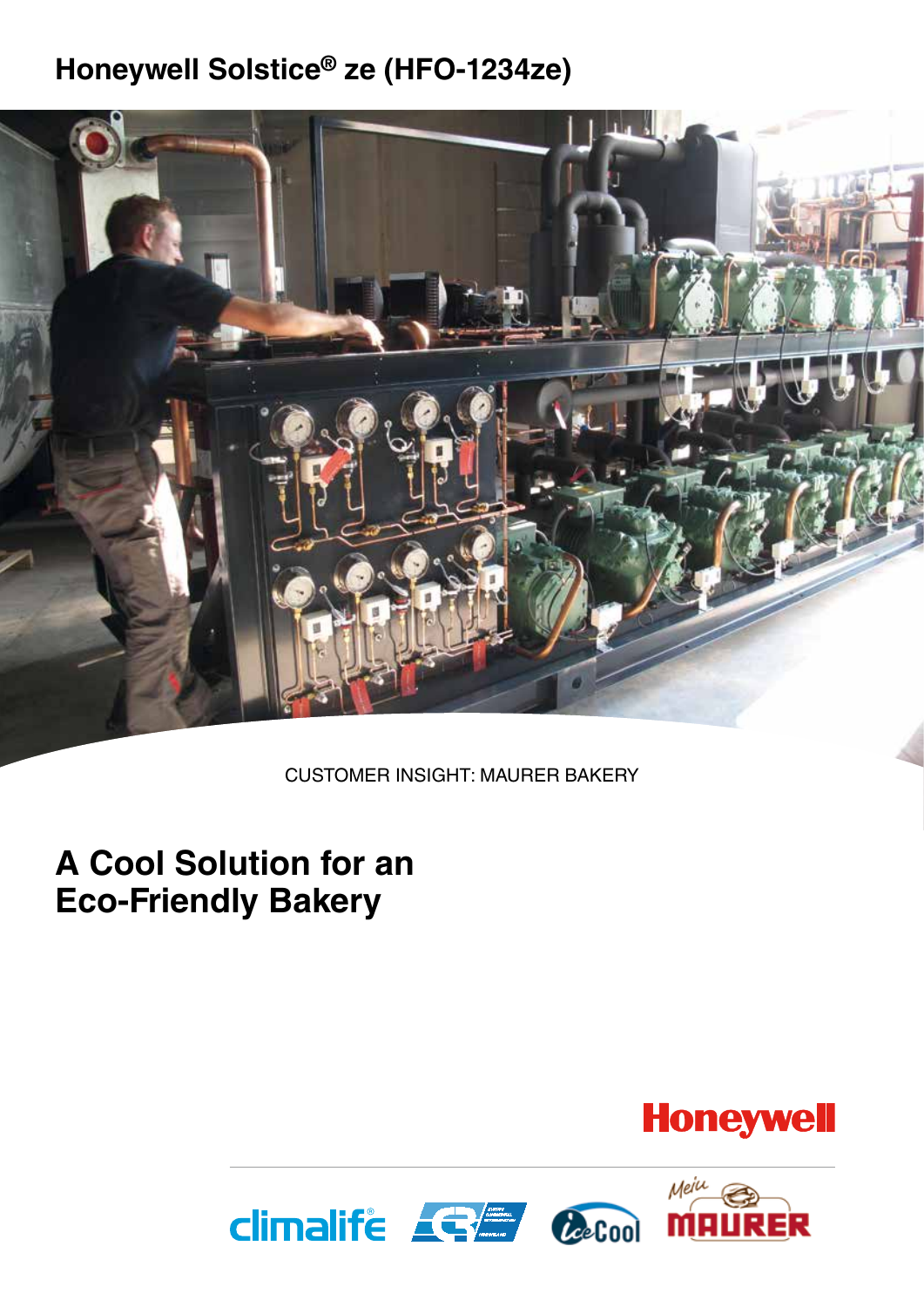# A Cool Solution for an Eco-Friendly Bakery

"After one year of operation, the installation is working safely as expected and helping us achieve our environmental targets, as well as delivering a long term solution that will meet refrigerant regulatory requirements in the future without any additional investment in system renovation."

### **Tobias Maurer, General Manager**



profiles of the refrigerants, collaborating closely with ECR.

ECR-Nederland BV has a strong reputation for customised solutions, notably by applying very powerful 3D design modelling wrapped inside a full project package, compliant with PED and other regulations, and this approach was harnessed to ensure that Maurer was able to evaluate system performance and approve the overall design.

The Solstice ze option was introduced to ECR by Climalife Holland, the Dutch branch of the leader of refrigerants distribution in Europe. Climalife had previously participated in a number of field trials involving Solstice ze and highlighted the innovation as a future-proofed, lowest possible GWP solution. One major benefit is that Solstice ze is not considered a fluorinated greenhouse gas and thus is not included in the quota allocations that will restrict placing HFCs in the market after 2015.

The system design was optimised to the lower pressure of Solstice ze versus the traditional refrigerant R-134a. As Solstice ze is mildly flammable, Ice Cool checked with a certified body about ATEX compliance, who assessed that given the very low risk of Solstice ze in that system design, ATEX extra measures were not needed.

### **Summary: Where traditional craft meets innovation**

The Maurer Bakery is a family bakery and retail business preparing bread and other products that are chilled or frozen for onward distribution to the company's network of 42 bakery-café outlets in Germany. In all, Maurer employs 400 people, 70 of whom work in the company's two production facilities. Maurer is proud of its traditional approach to bread-making ("einfach, gutes Brot") and operates during the night in order to deliver products to stores that open every morning at 6am.

The newest factory, which extended the production surface from 2,500 to a total of 6,000 square metres, includes a very large preparation area, 25 cold rooms and 4 freezer rooms, all cooled via a cascade system, which has been designed for a life-cycle of at least 20 years. The design had to take account of the requirements of FGAS Regulations and, as a consequence, the company looked to its refrigeration partner, Ice COOL, who in collaboration with ECR and Climalife Holland could define the low GWP solution. Honeywell's Solstice® ze (HFO-1234ze), with a GWP of <1 according the IPCC 5th review, was matched with  $CO<sub>2</sub>$ to create the first such industrial cascade system. It is also the perfect fit for Maurer's commitment to energy efficiency and low environmental impact.

### **Results**

- The partnership successfully delivered and implemented the first-ever Solstice ze/CO<sub>2</sub> industrial cascade system for chilling and freezing.
- The refrigeration performance is very satisfactory on all different climates required for the production and offices, which guarantees the high quality required for this business
- Other than reducing the direct emissions by 99.9% and indirect by the improved CoP, the installation provides a future-proof solution with high safety standards.

### **Background: Rising to the challenge**

Central to the decision of Maurer over the refrigeration system was the ability not only to meet incoming regulations but to implement a strategy that would bear down on energy consumption and enable the company to meet its stated environmental aims.

The design of the refrigeration system was key in the development of the new production facility at the bakery. Maurer worked closely with Ice COOL, which specializes in customized solutions for the development of hygienic, eco-friendly and energy-efficient refrigeration for bakeries.

They spent 6 months working through the challenge of designing a cascade system that could operate efficiently and accommodate the different pressure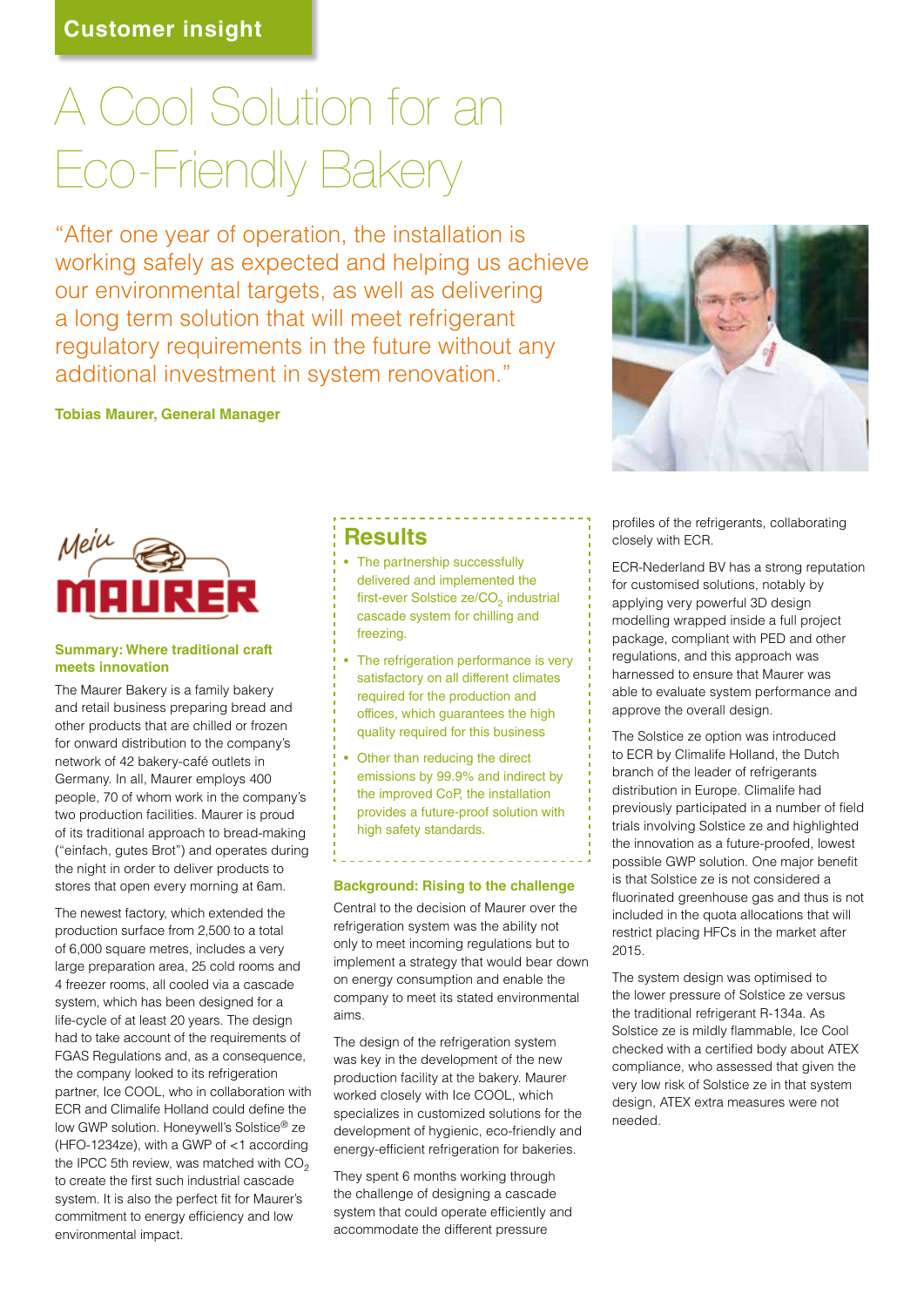### **Project Implementation: Installing an industry 'first'**

Maurer commissioned the chiller/freezer system in November 2013 following extensive evaluation of Solstice ze undertaken by Climalife and ECR as part of the Ice COOL design.

### *The result is the first industrial cascade installation that combines Solstice ze for medium temperature control and CO<sub>2</sub> for low temperature.*

The cascade configuration has also enabled Maurer to meet its commitment to low energy consumption and reduced environmental impact. Indeed, as part of the system set-up, total energy performance is now closely monitored.

From a technical perspective, bringing Solstice ze and  $CO<sub>2</sub>$  together in a single configuration presented challenges because  $CO<sub>2</sub>$  is a high capacity, very fast fluid, whereas Solstice ze is slow to reach steady stage because of its lower capacity. It took this combined expertise to deliver a solution that not only meets the needs of Maurer but also has great potential across the food industry.

In this system, Solstice ze is used for direct expansion on the high side down to evaporating temperatures of -10ºC and -15ºC, feeding the cold rooms as well as the working area where products are prepared.  $CO<sub>2</sub>$  is used on the low side for the freezer rooms and the blast freezing process needed for some special dough products. Electronic expansions valves are used on both the MT and LT operations. The circuits also include two Güntner Microx condensers (tube volume of 2x20L) with EC-Fans, one Alfa Laval heat

### **System Information**

| <b>MT Refrigeration</b>           |                                                                                                              |
|-----------------------------------|--------------------------------------------------------------------------------------------------------------|
| Refrigerant                       | <b>HFO-1234ze</b>                                                                                            |
| Refrigerant charge                | 300 kg                                                                                                       |
| Refrigeration power               | 245 kW                                                                                                       |
| Cold rooms and cascade            | 5 x Bitzer piston compressors<br>206 kW @ -10°C Tevap<br>1 x Bitzer piston compressor<br>15 kW @ -15°C Tevap |
| Working area for food preparation | 1 x Bitzer piston compressor<br>24 kW $\omega$ +5°C Tevap                                                    |

| <b>LT Refrigeration</b> |                                                      |
|-------------------------|------------------------------------------------------|
| Refrigerant             | CO <sub>2</sub>                                      |
| Refrigerant charge      | 150 kg                                               |
| Refrigeration power     | 135 kW                                               |
| Stroke freezing rooms   | 2 x Bitzer piston compressors<br>70 kW @ -38°C Tevap |
| Static freezing         | 3 x Bitzer piston compressors<br>65 kW @ -25°C Tevap |



exchanger for heat recovery of 300 kW and one dry cooler for  $CO<sub>2</sub>$  discharge gas cooling.

### **Sector Perspective: Delivering a low GWP solution**

Maurer's adoption of Honeywell Solstice ze reflects growing demand in the Food

& Beverage market for the application of refrigerants with low GWP, energy efficiency and reduced carbon emissions. The refrigerant is an alternative to R-134a, with a GWP of <1 and ideally suited to chillers, vending, CO<sub>2</sub> cascade systems, air dryers and heat pumps.